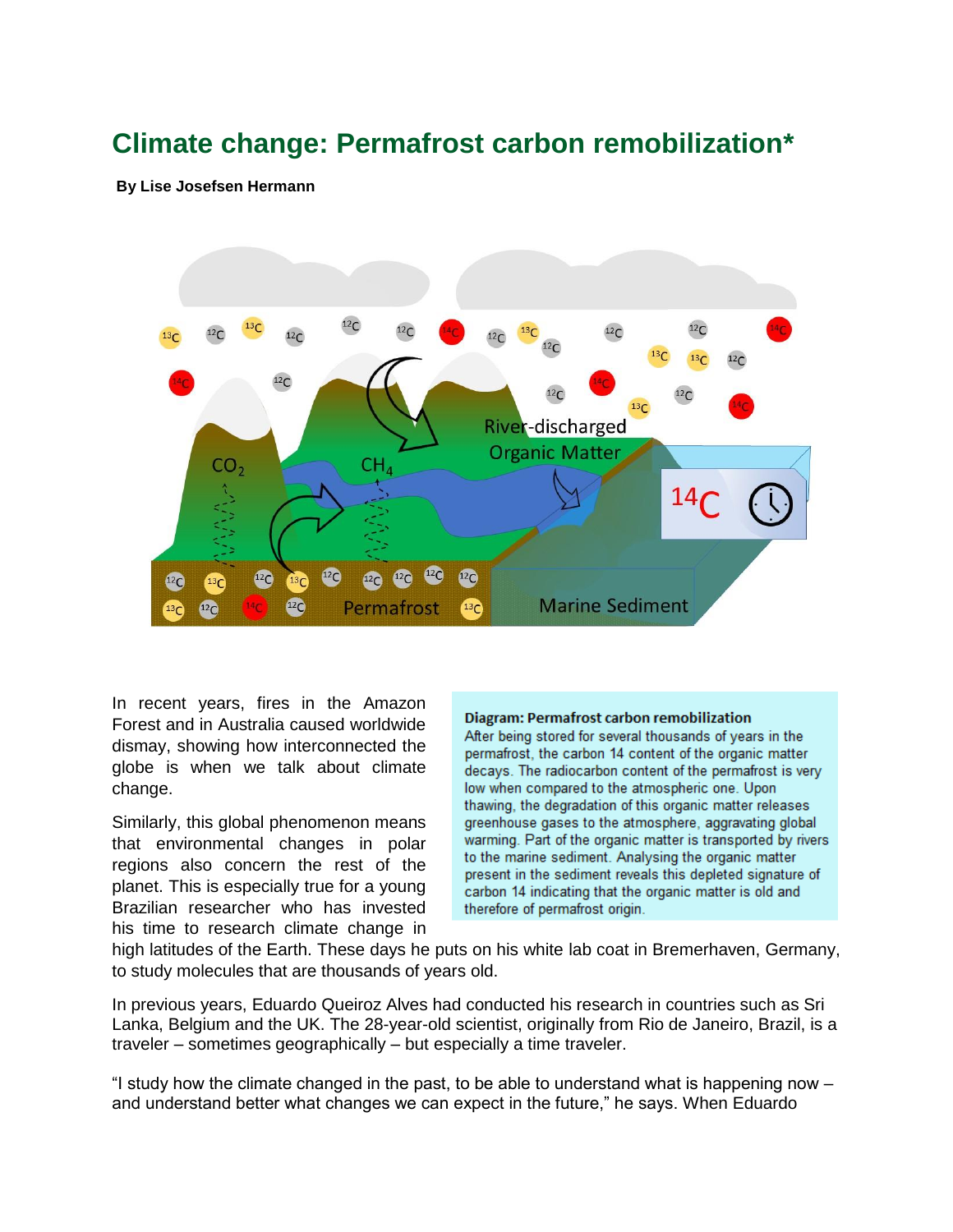Queiroz Alves was still working on his undergraduate course in Physics, in Brazil and in Scotland, he began working with the technique – radiocarbon dating – which he is specializing in now. "I started working with radiocarbon dating back in 2010. This was when my supervisor at the time, who had studied in the US, brought the technique of Accelerator Mass Spectrometry (AMS) to Brazil and I remember being amazed with the number of potential applications for it".

Eduardo was very interested in learning this new method, which allows the age determination of very small amounts of material. Although the so-called AMS technique was created in the 1970 and is currently widely spread around the world, currently, there is only one radiocarbon dating lab employing the technique in Brazil and just two in the whole Latin America (the second one is in Mexico). Besides radiocarbon dating which has been like a red tread in Eduardo's research – so has a conscience for the environment – expressed, for instance, when he did an internship in Sri Lanka about sustainable use of water in agriculture. Eduardo came to Europe under a scholarship from the Brazilian government. He decided to study in the UK in order to get some international experience with better established labs in terms of equipment and experts in the field. In the future, he wants to keep doing research on climate change and maybe getting more involved with policy and informing decision makers. And there are also very interesting aspects of his climate research in Brazil that he would like to pursue.

# **The clock methodology**

Eduardo has been specializing in the radiocarbon dating technique which already – with his only 28-years – has brought him to study several fields – from archaeology to climate research. "It fascinates me how multidisciplinary this is, how you can apply this to different fields in science. You can often employ the technique to find out when something has happened. Radiocarbon dating works as a powerful clock to tell you when something happened."

It basically works like this: Atoms of carbon exist in nature in three different forms carbon 12, carbon 13 and carbon 14. Carbon 14, also called radiocarbon, is the heaviest and rarest one. It is radioactive, which means that it emits radiation and becomes a different atom. The rate at which this process occurs is known so, knowing the initial amount of radiocarbon atoms in a sample, and measuring the final number, it is possible to determine how much time has passed.

During his Masters and PhD research, Eduardo has used the radiocarbon technique to study ocean dynamics on the Brazilian coast. Currently, he is employing the technique on a different timescale, looking at a more distant past and regions that are experiencing more pronounced climate change. That is actually what brought Eduardo to where he is today. Immersing himself with his powerful clock to try to reveal details about climate changes in the past (the field is called paleoclimate) – to help us understand how the climate of our planet will be in the future. "I analyse molecules extracted from marine sediment using sophisticated analytical chemistry techniques. The procedures are time consuming and expensive, so we cannot measure unlimited amounts of samples and need to be careful about sample selection and handling".

Since 2020 Eduardo has been a Humboldt Fellow at the Alfred Wegener Institute in Germany, in the Organic Geochemistry group, which is specialized in this kind of study. "When I got involved in the project, the fact that we are living a special time now caught my attention. Climate is changing and it is happening so rapidly, especially in the polar regions." "I find it really interesting that looking at the past, we can have insights about what is happening now. It is kind of intuitive – periods of warming and cooling have happened before in Earth's history so we can investigate those to see how the planet responded to them".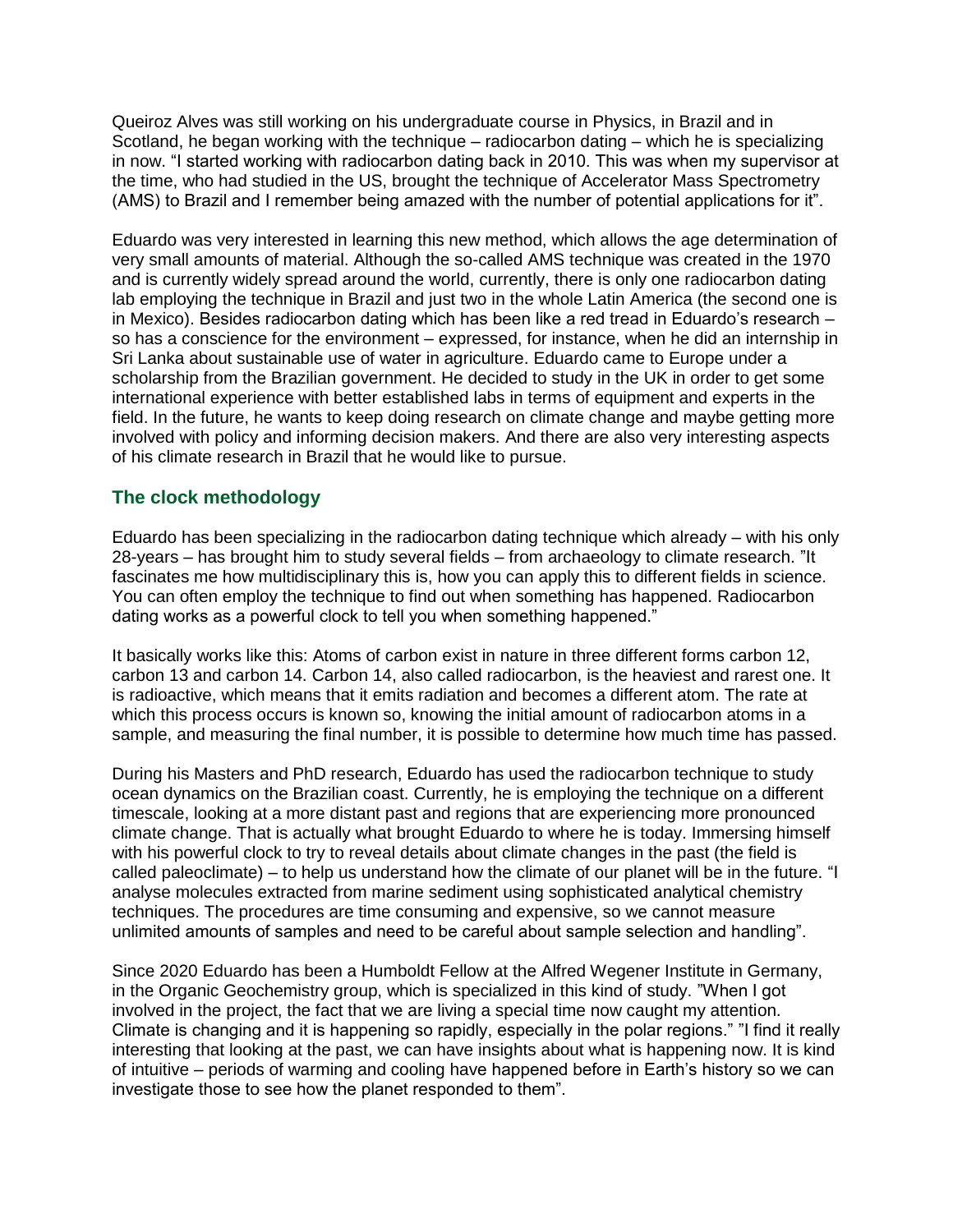Eduardo's current project investigates the role that permafrost plays in Earth's climate. Permafrost is ground that has been permanently frozen, with temperatures below 0 degrees Celsius for two or more consecutive years. You can find permafrost in high latitude regions such as Alaska and Siberia. It covers 15 million km<sup>2</sup> of global land surface and stores nearly twice the amount of C contained in present day atmosphere. This carbon is stored in the form of organic matter that has been preserved from decomposition by the low temperatures. "The problem is that when climate warms, the permafrost thaws and this organic matter is decomposed, releasing carbon dioxide and methane into the atmosphere. These greenhouse gases lead to further warming and, consequently, more thawing".

There is evidence that permafrost thaw has contributed to changes in Earth's climate in the past. Eduardo is analysing the carbon 14 content of organic matter preserved in marine sediment during the last deglaciation, which is the most recent phase of rapid climate warming, to check if it is indeed permafrost-derived carbon. This will allow to assess the contribution of permafrost thaw for a changing climate. Owing to the ongoing climate change, permafrost thawing is currently happening and directly affecting the livelihoods of communities who are being forced to leave their homes and migrate.



# **Worried about climate change affecting the poor most**

"I am very concerned about the climate crisis. Especially – it is very difficult to engage politicians and the population. As scientists it is our duty to show that this is a problem. We need to show society that we all need to be together to tackle this problem. In countries like my own, Brazil and until very recently in the US as well – we have politicians that do not believe in climate change. So, when this happens – when people who actually have the power to make change – they don't – that is very worrying. I am very worried as well about, that – as everything else – climate change will first affect the poor people, the poor communities that live in regions very